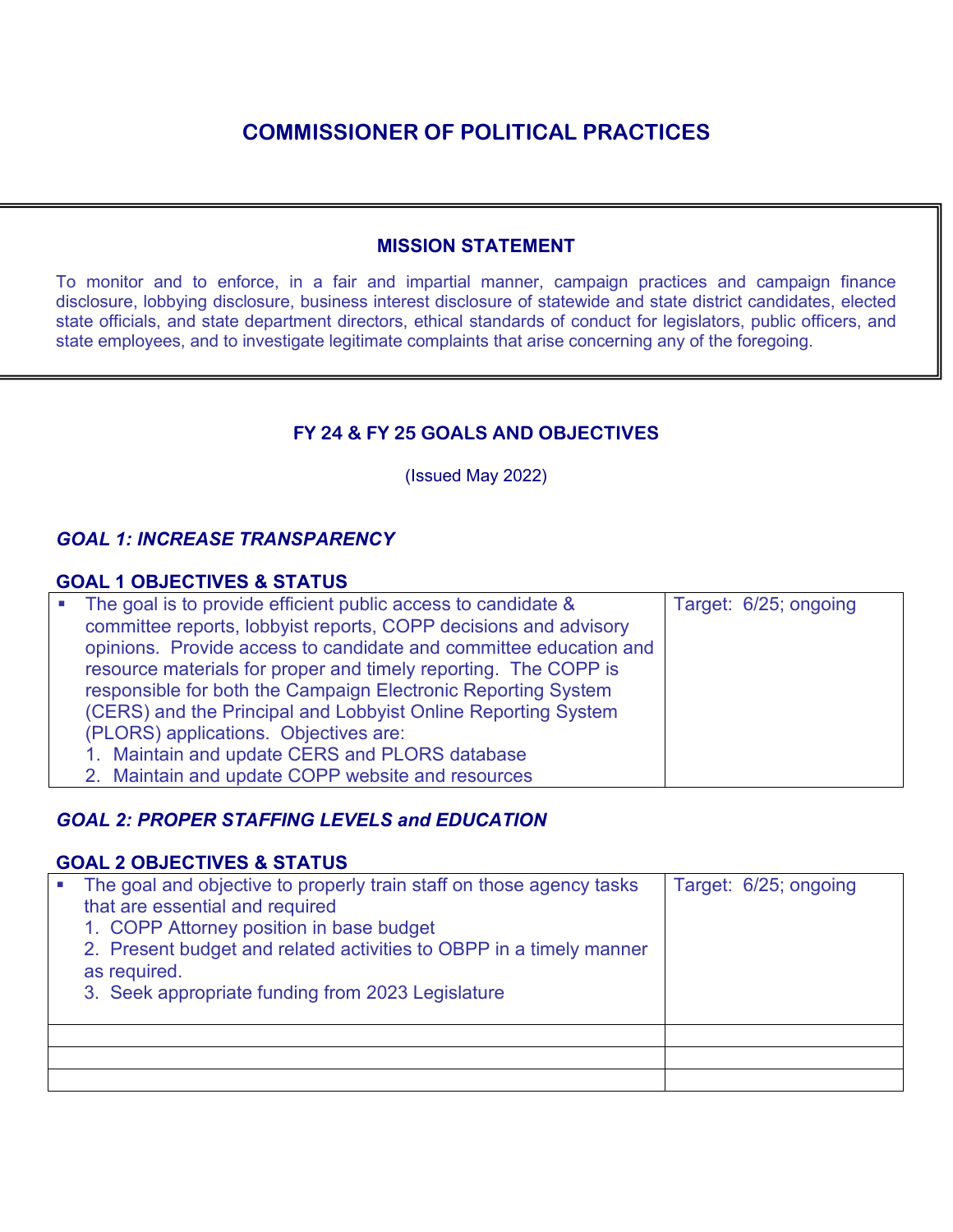## *GOAL 3: CANDIDATE and COMMITTEE EDUCATION*

#### **GOAL 3 OBJECTIVES & STATUS**

| The goal and objective to maintain and update an education and<br>training program for all candidates and candidate and committee<br>treasurers for the proper and timely reporting that meet Montana<br>campaign finance law. Objectives:<br>1. Use COPP website, social media, and media channels to better<br>communicate resources and answer questions | Target: 6/25; ongoing |
|-------------------------------------------------------------------------------------------------------------------------------------------------------------------------------------------------------------------------------------------------------------------------------------------------------------------------------------------------------------|-----------------------|
|                                                                                                                                                                                                                                                                                                                                                             |                       |

## *GOAL 4: BRING CURRENT ADMINISTRATIVE RESOLUTION CAMPAIGN PRACTICE DECISIONS*

## **GOAL 4 OBJECTIVES & STATUS**

| • The goal is to settle or advance to litigation outstanding sufficiency | Target: 6/25; ongoing |
|--------------------------------------------------------------------------|-----------------------|
| Decisions. The COPP must next resolve any such sufficiency               |                       |
| Decision by settlement or advance the Decision to judicial               |                       |
| enforcement where settlement may not be possible. There is a lag         |                       |
| time inherent in the enforcement process (sufficiency Decisions are      |                       |
| sent to and returned by a county attorney office) such that a            |                       |
| sufficiency Decision is not "ripe" for settlement for about two months   |                       |
| following the date of the Decision. The objectives are:                  |                       |
| 1. Administratively resolve new sufficiency Decisions within eight       |                       |
| months of the date of the Decision.                                      |                       |
|                                                                          |                       |

#### *GOAL 5: WORK ON COPP RESPONSBILITIES OTHER THAN CAMPAIGN FINANCE*

#### **GOAL 5 OBJECTIVES & STATUS**

| <b>In</b> | The goal is to increase the amount and focus of the work that the    | Target: 6/25; ongoing |
|-----------|----------------------------------------------------------------------|-----------------------|
|           | COPP is conducting in the areas of ethics and lobbying activity.     |                       |
|           | Lobbying and ethics have not received adequate attention as the      |                       |
|           | COPP's resources (staff and funds) have been applied to deal with    |                       |
|           | the markedly increased workload on campaign finance issues. The      |                       |
|           | objectives are:                                                      |                       |
|           | 1. Identify and update ethics and lobbying regulations.              |                       |
|           | 2. Develop and publish manuals for reporting of lobbying expenses.   |                       |
|           | 3. Review and define COPP functions in registration of lobbyists and |                       |
|           | enforcement of lobbying and ethics complaints.                       |                       |